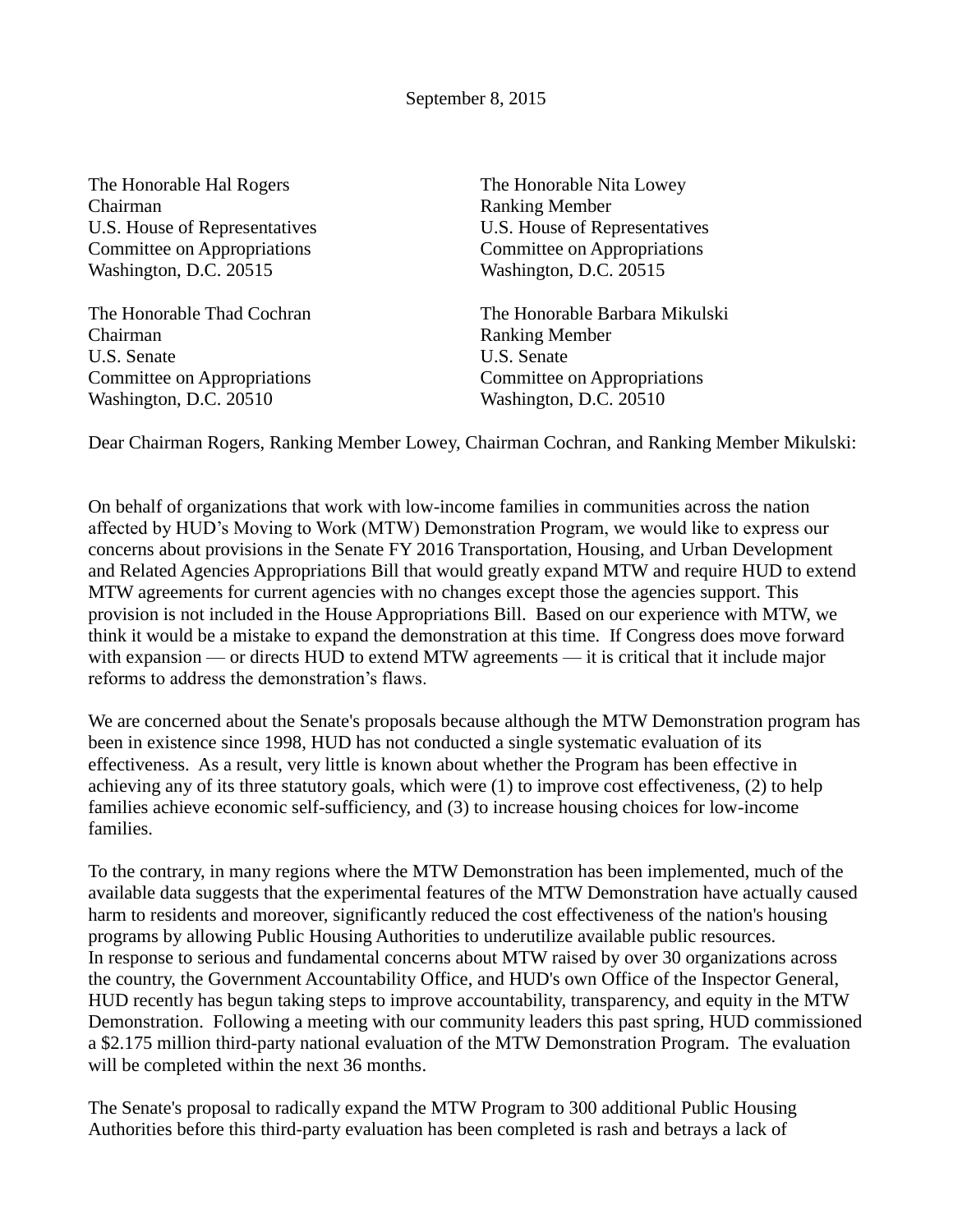consideration for the communities who would be subjected to what amounts to a controversial and fundamentally ill-designed experiment on the nation's most vulnerable populations.

According to the Center on Budget and Policy Priorities, the Senate's proposal to expand MTW to encompass 300 additional housing authorities could result in as many as 35% of all available public housing units and housing choice vouchers in the nation entering what is still purported to be a "Demonstration". Removing HUD oversight from 35% of our public housing stock and vouchers places these public assets at risk of underutilization, lack of transparency, and mismanagement.

As you may be aware, in FY2014 alone, over \$590 million allocated to MTW Housing Authorities for their voucher programs was not spent to provide housing vouchers. These funds could have housed 63,398 households across the country. Instead, these funds were diverted for other purposes or went unspent. In one case study, Chicago Housing Authority used its MTW flexibility to divert an average of \$107 million from its voucher program each year from FY2008-FY2012 into its reserves, leaving 13,500 vouchers unused annually and ultimately stockpiling over \$432 million in excess cash.

Chicago Housing Authority's underuse of housing vouchers is not an isolated incident and cannot be written off as an aberration. In 2014, New Haven, CT used just 78% of the vouchers it could have used with its funds; Washington, D.C.82%; Atlanta, GA 68%; Philadelphia, PA 75%; Pittsburgh, PA 70%; and Chicago, IL 76%. Overall, MTW agencies used just 81% of the vouchers they could have used with their funds, compared to 96% at non-MTW agencies.

We also want to express our strong concerns regarding the Senate appropriations bill's requirement that HUD renew current MTW Agreements for another 10 years past the current 2018 expiration date, e.g., through 2028, with no changes except those with which the MTW agencies agree. We consider a longterm extension of this Demonstration without evaluation to be extremely reckless. While the evaluation HUD has commissioned is underway, we are proposing that neither HUD nor Congress take action to renew an MTW Agreement for longer than 3 years past the current 2018 expiration date (e.g. to 2021). This more measured approach will give HUD, community stakeholders, and elected officials the opportunity to review the problems and opportunities surfaced by the third-party evaluation and incorporate both best practices and corrective measures surfaced by the Evaluation into future MTW contractual language.

Expanding or extending MTW before a comprehensive evaluation has been completed only expands the reach and potential harm of these untested and unproven policies. Considering your positions within the Senate and House Appropriations Committees, we are asking for your support in preventing any MTW expansion or extension to move forward before the evaluation HUD commissioned is complete. There has been an active discussion between community advocates, HUD, and local MTW public housing authorities.

After 15 years of "demonstrating" without reflection, it's time for an evaluation to provide appropriate language within future contracts to ensure this program is well-designed, demonstrates beneficial results with the families impacted, and dutifully maximizes the public funding entrusted to it. We urge you to help us ensure the MTW program is one that is truly effective in providing housing to our communities and increasing housing choices for our families.

In addition, it is essential that any MTW expansion or extension that does move forward include major reforms to address the demonstration's flaws. These should include, at a minimum: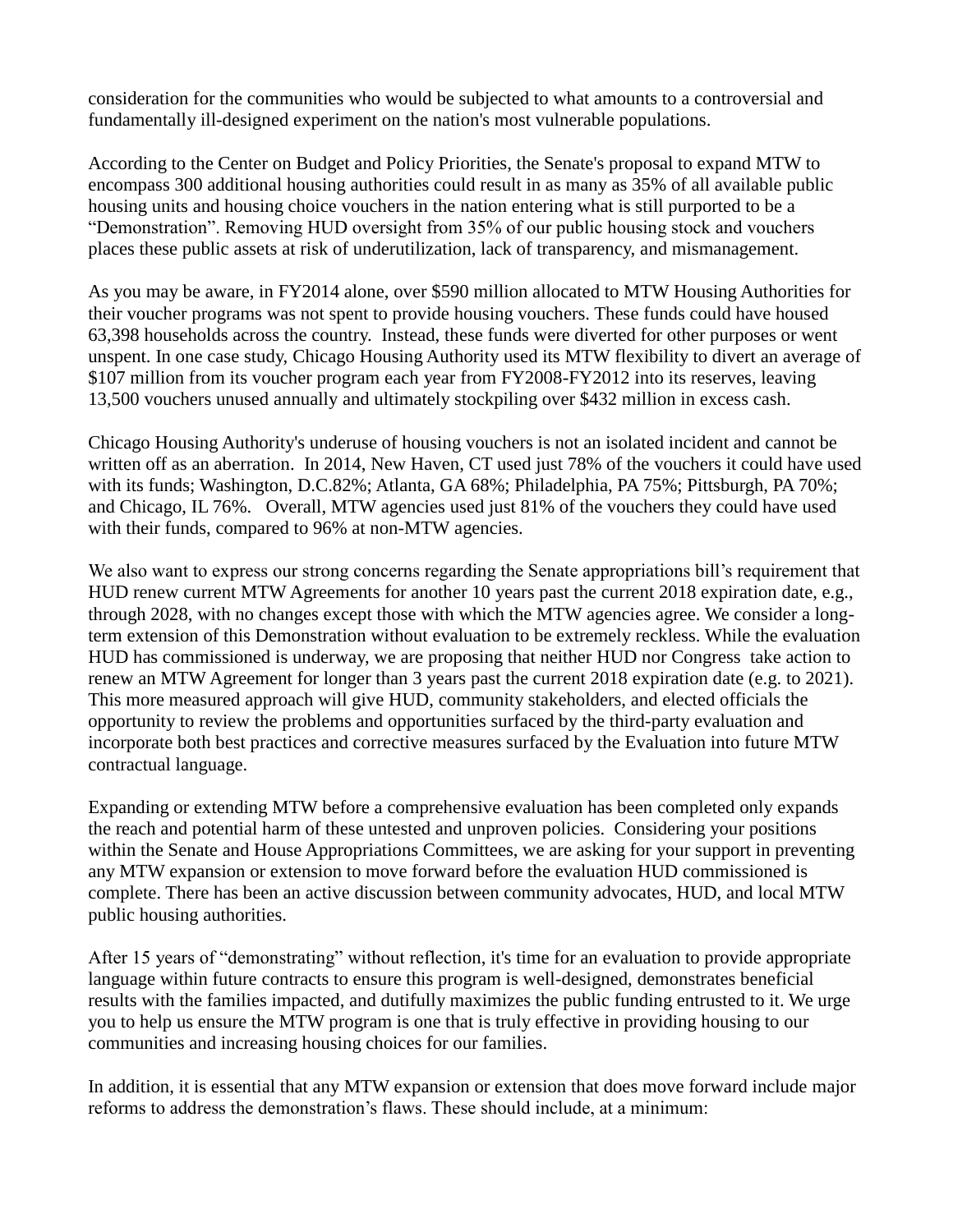- Prohibiting MTW agencies from adopting policies that pose serious risks for low-income families (including time limits, work requirements, and major rent changes) unless those policies will be subject to rigorous, controlled evaluations;
- Require that agencies use at least 90 percent of their voucher subsidy funds for rental assistance (definition of utilization excludes development expenditures), and enforce that requirement by providing at least 90 percent of MTW agencies' voucher funding through the same utilization-based funding formula used for non-MTW agencies (which plays a major role in driving those agencies to maintain high utilization today);
- Strengthen implementation of the existing requirement that agencies assist substantially the same number of families as they would without MTW funding flexibility;
- Prohibit waivers of key program standards (such as the requirement that 75 percent of families assisted with vouchers have incomes below 30 percent of median income) and provisions protecting tenant rights;
- Require agencies whose voucher holders are disproportionately concentrated in highpoverty areas to develop and implement a plan to provide participants access to a wider range of neighborhoods.
- Prohibit the renewal of special operating fund formulas in the extensions to the agreement for a more equitable distribution of funds between non-MTW and MTW housing authorities.

Sincerely,

National Housing Advocates

Chicago Housing Initiative Chicago, Illinois Leah Levinger, Executive Director

Community Legal Services of Philadelphia Philadelphia, Pennsylvania Rasheedah Phillips, Managing Attorney, Housing Unit George Gould, Managing Attorney, Housing and Energy Law Divisions

Homeless and Housing Coalition of Kentucky Lexington & Louisville, Kentucky Curtis Stauffer, Executive Director

HOME Line State of Minnesota Eric Hauge, Lead Tenant Organizer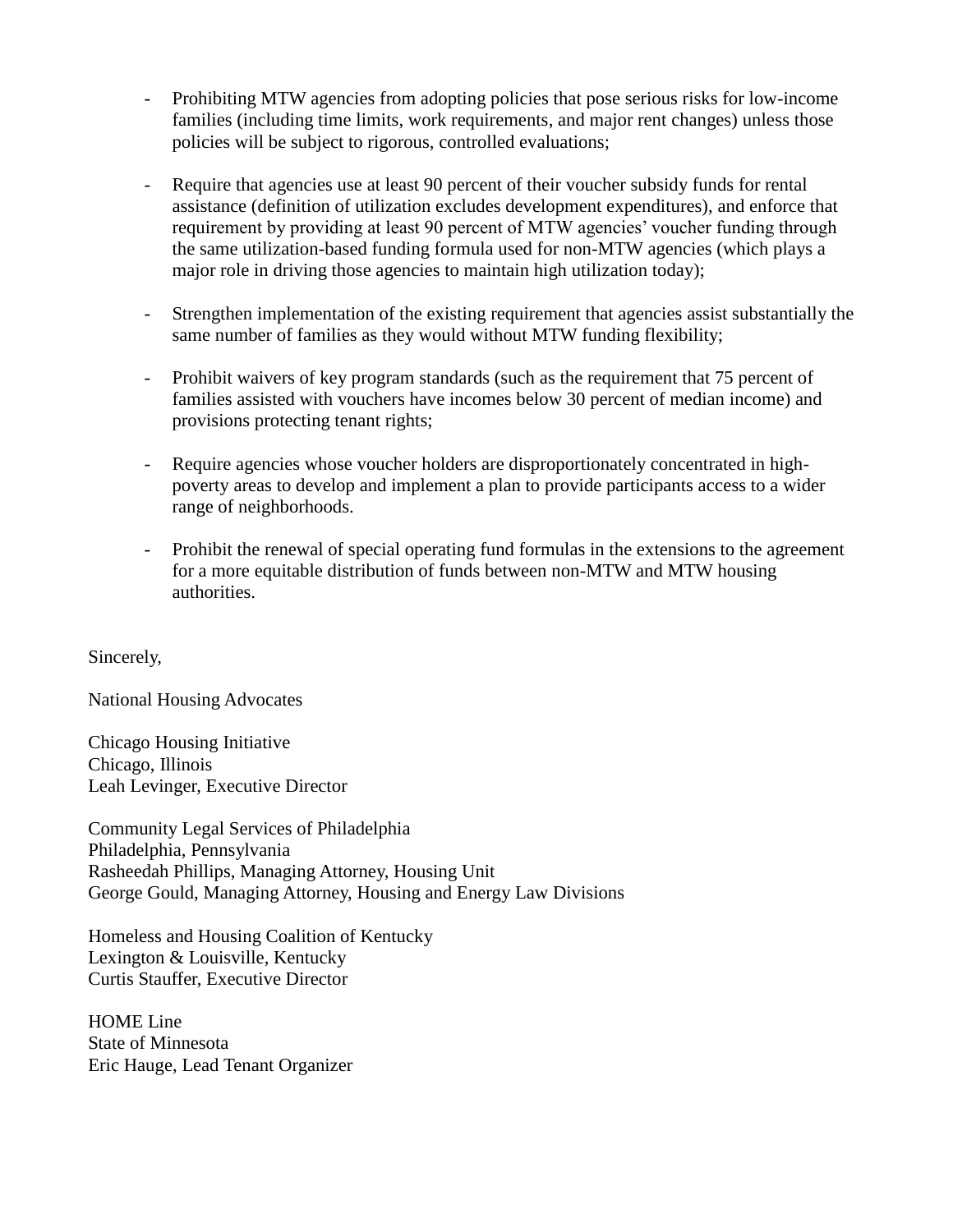Housing Action Illinois State of Illinois Bob Palmer, Policy Director

Individual Atlanta, Georgia David Webster, Housing Advocate

Jane Addams Senior Caucus Chicago, Illinois Kelly Viselman, Housing Justice Organizer Lori Clark, Executive Director

Kenwood Oakland Community Organization Chicago, Illinois Erana Jackson Taylor, Housing Organizer Jawanza Brian Malone, Executive Director

Law Foundation of Silicon Valley San Jose, California Nadia Aziz, Senior Attorney, Fair Housing Law Project

Legal Aid Society of San Mateo County San Mateo, California Shirley E. Gibson, Directing Attorney

Logan Square Neighborhood Association Chicago, Illinois John McDermott, Housing & Land Use Director

Lugenia Burns Hope Center Chicago, Illinois Rod Wilson, Executive Director

Massachusetts Law Reform Institute State of Massachusetts Judith Liben, Senior Housing Attorney

Metropolitan Housing Coalition Louisville, Kentucky Cathy Hinko, Executive Director

Metropolitan Tenants Organization Chicago, Illinois Maria Ayala, Associate Director John Bartlett, Executive Director